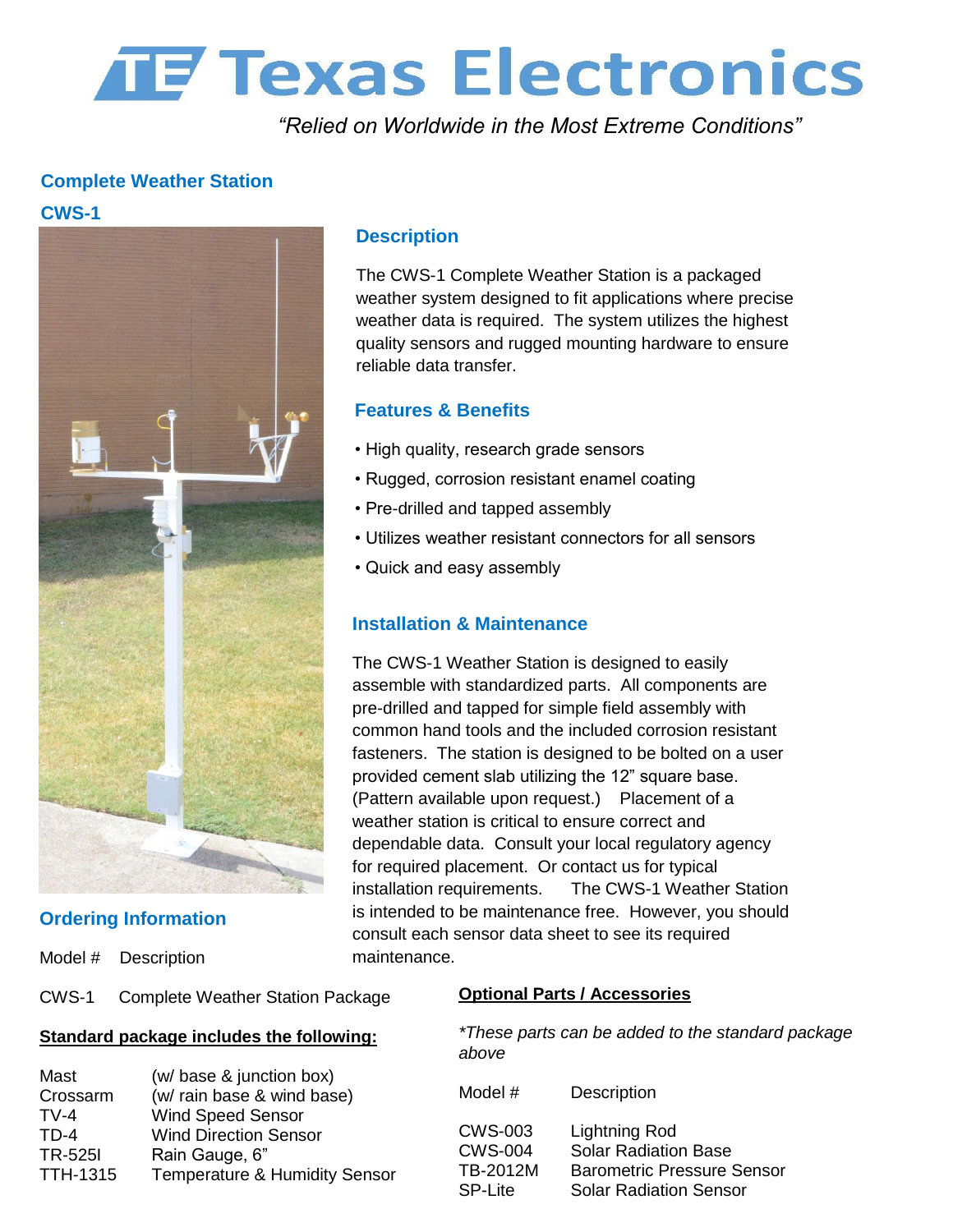# **Custom Packages**

| Model #                                                              | Description                                                                   |  |
|----------------------------------------------------------------------|-------------------------------------------------------------------------------|--|
| <b>CWS-001</b>                                                       | 1 Mast (w/ base & junction box)                                               |  |
| <b>CWS-002</b>                                                       | 2 Crossarm (w/ rain base & wind base)                                         |  |
| <b>CWS-003</b>                                                       | <b>3</b> Lightning Rod                                                        |  |
| <b>CWS-004</b>                                                       | 4 Solar Radiation Base                                                        |  |
| $TV-4*$                                                              | $\vert 5 \rangle$<br><b>Wind Speed Sensor</b><br>(Please specify exact model) |  |
| $TD-4*$                                                              | <b>6</b> Wind Direction Sensor<br>(Please specify exact model)                |  |
| TR-525*                                                              | 7 Rain Gauge/Tipping Bucket<br>(Please specify exact model)                   |  |
| <b>TTH-1315</b>                                                      | 8 Temperature & Humidity Sensor                                               |  |
| TB-2012M                                                             | <sup>9</sup> Barometric Pressure Sensor                                       |  |
| <b>SP-LITE</b>                                                       | <b>10 Solar Radiation Sensor</b>                                              |  |
| *For a custom system, all pieces need to be<br>ordered individually. |                                                                               |  |

*\*For a custom system, all pieces need to be*